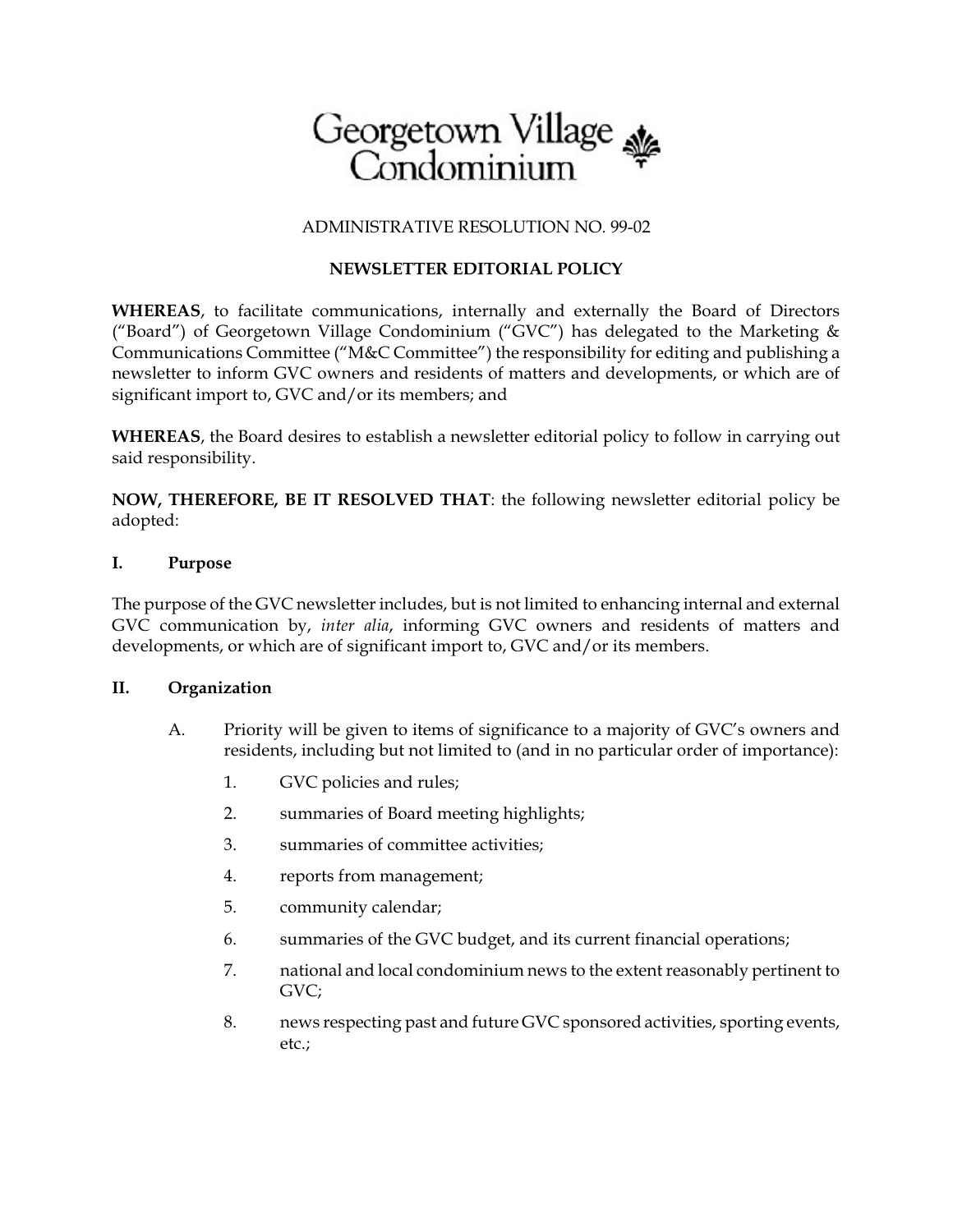- 9. reports on the governmental and legislative activities of the Maryland and Montgomery County governments, to the extent reasonably pertinent to condominium ownership in general, and to GVC in particular;
- 10. reports on the current activities of neighborhood civic organizations, to the extent reasonably pertinent to condominium ownership in general, and to GVC in particular; and
- 11. items of general informative interest to GVC owners and residents, and of importance, directly or indirectly, to all owners and residents, e.g., handyman tips on proper maintenance of fixtures and appliances furnished with the units, etc.
- B. The newsletter may contain space for articles or letters reflecting the writer's opinion, or personal point of view, about subjects that are specific to the GVC community.
	- 1. Articles or letters in this section will only be considered for acceptance from GVC residents and GVC owners.
	- 2. Persons submitting articles or letters reflecting the writer's opinion, or personal point of view, must provide their full name, address, and telephone number; only their name will be published. Articles submitted anonymously will not be considered for publication.
	- 3. Articles or letters reflecting the writer's opinion or personal point of view should be less than 250 words in length. (This is the equivalent of about onehalf page of text printed on a sheet of paper,  $8.5$ " x  $11$ ", with one-inch margins, and 12-point Times Roman or Arial style fonts.) Submissions must be legible, and should, if possible, be made electronically, in Word, WordPerfect, ASCII or other Rich-Text formatting, accompanied by a hard (typed-out) copy. No more than one article or letter from any homeowner or resident shall be published in any edition of the newsletter. The limitations in this provision shall not apply to Board members, Association officers, Committee chairs, and Association managers writing in their official capacity
	- 4. The Newsletter Editor ("Editor") will not edit for length or content an article or letter reflecting the writer's opinion or personal point of view. However, publication of articles or letters reflecting the writer's opinion, or personal point of view, which are longer than 250 words, or which do not pertain to subjects that are specific to the GVC community, may be published at the discretion of the Editor. If time permits, the Editor, or committee member designated by the Editor, may communicate problems of this nature with the writer submitting said article or letter, and provide the writer with an opportunity to edit the submission accordingly.
	- 5. The Editor has the right to defer publication of an article or letter reflecting the writer's opinion or personal point of view, if the submission of same is not received by the deadline for such submissions, or if space in the newsletter for which such submission is being made is unavailable. Said articles or letters will be published on a first-come, space available basis.